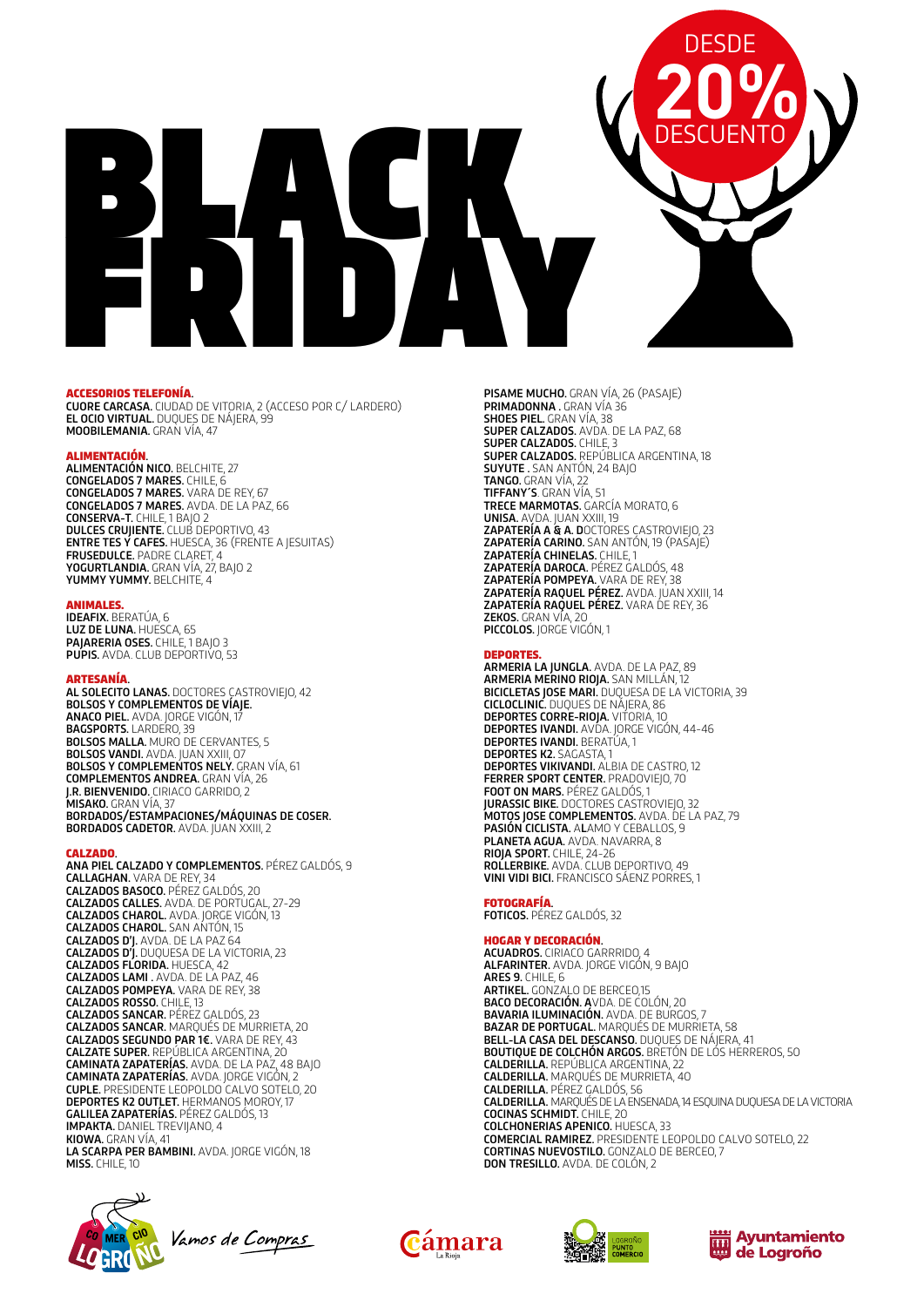

EL HOGAR TEXTIL. GRAN VÍA, 40 EL PATIO DE MI CASA. AVDA. JUAN XXIII, 11 BAJO FLEX GALLERY BY APENICO. GRAN VÍA, 61 GALERIAS EL CARMEN. PORTALES, 01 HOME SELECTION. DUQUESA DE LA VICTORIA, 12 ESQUINA JUAN XXIII ILUMINACION ENRIQUE DIAZ. JUAN LOBO, 16 LA ROJA. PORTALES, 30 LAMPARAS BAVARIA. MARQUÉS DE LA ENSENADA, 16 LAR TEXTIL. CIGÜEÑA, 23-25 LAURA ASHLEY. PRESIDENTE LEOPOLDO CALVO SOTELO, 10 LOGRODESCANSO. PÉREZ GALDÓS, 80 LUZ ARTE. VARA DE REY, 56 MADRAS DECORACIÓN TEXTIL. AVDA. JUAN XXIII, 2 BAJO 1 MUEBLES BAVARIA. AVDA. DE BURGOS, 5 MUEBLES PLAZA. VITORIA, 5/FUNDICIÓN, 2 MUEBLES REY. AVDA. DE BURGOS, 36 MUEBLES TUCO. AVDA. DE BURGOS, 44-46 OLARTE ILUMINACION. LABRADORES, 34 RUBEN DECORACION. BELCHITE, 5-7 SOMNIUM . AVDA. DE MENDAVÍA, 16 NAVE 4 (POL. IND. CANTABRIA I) STAR SISTEMAS DE DESCANSO. CALVO SOTELO, 52 **TELANIA DECORACION TEXTIL.** REPÚBLICA ARGENTINA, 9 TEXTILES EL AJUAR. AVDA. DE COLÓN, 27 TEXTILES JOYPE. DOCTORES CASTROVIEJO, 01 TEXTILES MARAÑON. AVDA. JUAN XXIII, 4 TEXTILES MARIA. PÉREZ GALDÓS, 3-5 TOSCANA. VARA DE REY, 10 HOGAR Y DECORACIÓN LENCERIAS??. CUE. DUQUESA DE LA VICTORIA, 17-19

# INFORMÁTICA.

DISCONSU CARTUCHOS Y TÓNER. VALCUERNA, 12 (ESQUINA BERATÚA) **JOYERIAS Y RELOJERIAS.**<br>**ÁLVARO ASUNCIÓN DISEÑO.** AVDA. DE LA PAZ, 76 JOYERIA DOMINGUEZ. VARA DE REY, 17 NONO JOYAS. VARA DE REY, 13 VADUVA. PORTALES, 22

**JUGUETERÍA.**<br>**MINAS DE MORIA.** TIRSO DE MOLINA, 10

# LENCERIAS Y MERCERÍAS. BCM. PADRE CLARET, 2

BODI.CHIC MODA INTIMA. PÉREZ GALDÓS, 48 BORSALINA. AVDA. JORGE VIGÓN, 4 CASA MAZO. HERMANOS MOROY, 10 INTIMISSIMI. GRAN VÍA, 22 **LA CALCETERIA.** REPÚBLICA ARGENTINA, 21<br>LENCERÍA DESIREE. DOCTORES CASTROVIEJO, 20 LENCERIA PAQUITA MODA INFANTIL. MARQUÉS DE MURRIETA, 27 LENCERIA POLOLOS. AVDA. JORGE VIGÓN, 14 MERCERIA ANA. INDUSTRIA, 9 MERCERIA ESTHER. GONZALO DE BERCEO, 23 MERCERIA LA PLATA. AVDA. DE COLÓN, 1 MERCERIA LAZARO. MENENDEZ PELAYO, 15 MERCERIA MENDOZA. DUQUESA DE LA VICTORIA, 82 MERCERIA MIA. VARA DE REY, 41 MERCON. AVDA. DE LA PAZ, 44 WOMEN´SECRET. REPÚBLICA ARGENTINA, 3 MERCERIA HILOS. SAN ANTÓN, 5 TU MERCADILLO TEXTIL. VITORIA, 30

LIBRERÍAS Y PAPELERÍAS.<br>ALFIL.BE. AVDA. NAVARRA, 6 ESCALA. REPÚBLICA ARGENTINA, 14 LIBRERIA CEREZO. PORTALES, 23 LIBRERIA ENTRECOMILLAS. GONZALO DE BERCEO, 14 LIBRERIA MORENO. MARQUÉS DE MURRIETA ,31 PAPELERÍA AXEL. HUESCA, 40 BAJO PAPELERÍA COLOR PLUS. JUAN BOSCAN, 9 PAPELERÍA LIBRERÍA MINA. AVDA. CLUB DEPORTIVO, 51 PAPELERÍA SIRVA. SOMOSIERRA, 2 BAJO PICKING PACK LOGROÑO. AVDA. CLUB DEPORTIVO, 10 COPIPAPEL FOLDER. DANIEL TREVIJANO, 2 LA PAPELERIA LA PAZ OUTLET. AVDA. DE LA PAZ, 26 BAJO LA PAPELERIA OUTLET CHILE. CHILE,1 LIBRERIA REBELLIN. AVDA. JUAN XXIII, 05 PAPELERIA ESTUDIO 2. REPÚBLICA ARGENTINA, 50 PAPELERIA ESTUDIO 2. SOMOSIERRA, 6 SANTOS OCHOA. AVDA. DE LA PAZ, 49 SANTOS OCHOA. DOCTORES CASTROVIEJO, 19 SANTOS OCHOA. GRAN VÍA, 55 MAQUINARIA AGRÍCOLA. AGROCAMPA. LA CAMPA, 1

MENAJE. CUCHILLERIA SOLINGEN. PIO XXII, 1 RIBES. DUQUESA DE LA VICTORIA, 40 MODA ESPECIAL. TERESA VALLEJO. HUESCA, 34 VESTUARIO LABORAL CONFE ROVELO. CHILE, 18 MODA INFANTIL Y JUVENIL. ABC FASHION MODA INFANTIL. VILLAMEDIANA, 5 CASA AZUL. PORTALES, 38 CATIMINI MODA INFANTIL 0 A 14 AÑOS. VILLAMEDIANA, 5 CON LA O. CIRIACO GARRIDO, 3 CUCOS. JUAN XXIII, 21 ENCARNI MODA INFANTIL. GRAN VÍA, 56 GIOVANNA SOTTO. MIGUEL VILLANUEVA, 10 GRETEL. MURO DEL CARMEN, 3 KOKO KIDS. GARCÍA MORATO, 14 LA COMPAGNIE DES PETITS. PRESIDENTE LEOPOLDO CALVO SOTELO, 6 LITTLE KINGS. AVDA. DE PORTUGAL,15 LOLA MANOLA. SAN ANTÓN, 20 NENUCA ENFANTS. REPÚBLICA ARGENTINA, 42 NUBES DE PAPEL. AVDA. DE PORTUGAL, 1 PILI CARRERA. GRAN VÍA, 41 TASH TASH. PÉREZ GALDÓS, 45 (ENTRADA PLAZA 1º MAYO) TATAI BOUTIQUE INFANTIL Y JUVENIL. PRESIDENTE LEOPOLDOCALVO SOTELO, 08 TOKIO. AVDA. JUAN XXIII, 08 TRIBU. PORTALES, 24 TUL & TUL. PORTALES, 6 VITIVIC. AVDA. DE PORTUGAL , 22

MODA Y COMPLEMENTOS. 100X100 MODA. VITORIA, 1 20 ANS. AVDA. JUAN XIII, 21 7 CAMICIE. GRAN VÍA, 45 ABC FASHION MODA JOVEN. AVDA. JORGE VIGÓN, 22 ADN. PORTALES, 1 ADRIAN TEXTILES. AVDA. JORGE VIGÓN, 33 AIFOS. DOCTORES CASTROVIEJO, 17 ALCANTARA MODA. REPÚBLICA ARGENTINA, 21 ALGO BONITO. DOCTORES CASTROVIEJO, 18 ALICIA MODA SEÑORA. GRAN VÍA, 56







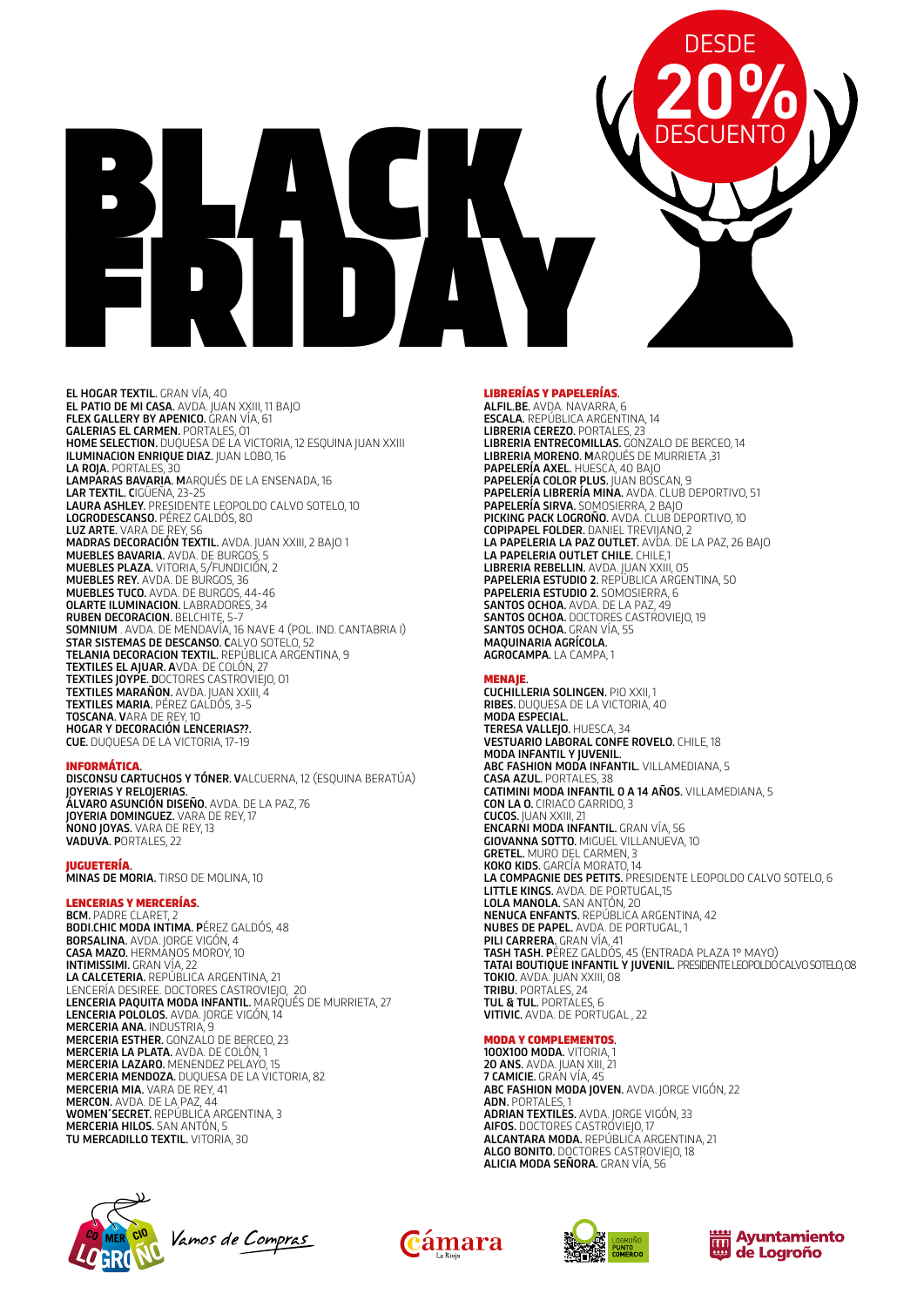# BLACK FRIDAY **20% DESCUENTO**

ALMACENES RIOJA. PRESIDENTE LEOPOLDO CALVO SOTELO, 31 ALMACENES SALAMANCA. SAN MILLÁN, 5 **AMIANO.** PÉREZ GALDÓS (ESQUINA MARIA TERESA GIL DE GÁRATE) ANACONDA. CALVO SOTELO, 22 ARREBATO. HERMANOS MOROY, 1 BAJO **ARTESANOS CAMISEROS.** REPÚBLICA ARGENTINA, 3 ATIPYCA. PORTALES, 28 **BBCH ON ROCK. PORTALES, 32** BC BECÉ. PÉREZ GALDÓS, 5 BENINI. TORREMUÑA, 1 (ESQUINA CHILE) BIBA. GRAN VÍA, 33 BLANCO MODA HOMBRE. PORTALES, 15 BOUTIQUE CAN CAN. DOCTORES CASTROVIEJO, 15 **BOUTIQUE CARMEN. VITORIA, 1** BOUTIQUE DACHO. GRAN VÍA, 44 BOUTIQUE DONNA. PÉREZ GALDÓS, 48 BOUTIQUE ELLAS. AVDA. JORGE VIGÓN, 22 BOUTIQUE LOLA'S. INDUSTRIA, 1 (ESQUINA MURRIETA) BOUTIQUE LULU. AVDA. DE LA PAZ, 47 BOUTIQUE MODAS NOVA. AVDA. DE LA PAZ, 69 BOUTIQUE PACA GARCÍA. VILLAMEDIANA, 15 BOUTIQUE PATRICIA. LARDERO, 20 (ESQUINA PÉREZ GALDÓS) BROCHE – BARBOUR. AVDA. DE LA PAZ, 53 BAJO CALANDRA. AVDA. DE PORTUGAL, 37 CAPRICHO . VITORIA, 3 CLARINS. AVDA. DE LA PAZ, 42 **COCÓ.** GRAN VÍA, 49 COOLSTAR. AVDA. JUAN XXIII, 7 **COTÉ.** VARA DE REY, 7 CUCADA. GONZALO DE BERCEO, 16 CUCADA. VARA DE REY, 38 DESMAN. CAPITAN GALLARZA, 13 DIME QUE SI. VITORIA, 1 DN MODA. PLAZA 1º DE MAYO, 15 BAJO/ ESQUINA E5 STORE. PÉREZ GALDÓS, 1 ELITE MODA JOVEN. PORTALES, 79 EME. HERMANOS MOROY, 21 EROS. AVDA. DE LA PAZ, 76 FACTORY. AVDA. DE COLÓN, 2 FEMME. AVDA. JORGE VIGÓN, 9 **FLASH BOUTIQUE.** AVDA. DE PORTUGAL, 30<br>**GAL2 MODA.** PÉREZ GALDÓS, 24 GAS STORE LOGROÑO. GRAN VÍA, 50 GLAMOUR BOUTIQUE. PLAZA PEPE EIZAGA, 1 **GLASÉ.** GRAN VÍA, 29 **GLOSS.** AVDA. JORGE VIGÓN, 22 **GOLDEN ROOM.** AVDA. DE PORTUGAL, 18 GRISELL COMPLEMENT' S. GRAN VÍA, 56 BAJO 8 GUINDA. AVDA. DE PORTUGAL, 12- BAJO 2 HERMOSA. CHILE, 13 IMPACTO. AVDA. DE ESPAÑA, 4 INDI&COLD. AVDA. JORGE VIGÓN, 1 INTERMODA. REPÚBLICA ARGENTINA, 38 IRAMA. REPÚBLICA ARGENTINA, 48 JAVIER SIMORRA. AVDA. JUAN XXIII, 19 **JORDANA CARRERA.** PORTALES, 5 KETY´S. DUQUESA DE LA VICTORIA, 18, BAJO, 2 KILARNY. PÉREZ GALDÓS, ESQUINA SAN ANTÓN KUSTOM SKIN TATTOO. PRESIDENTE LEOPOLDO CALVO SOTELO, 36 L'UOMO. AVDA. JUAN XXIII, 19 L&S. MILICIAS, 11 LA BARATA LOGROÑO. PRESIDENTE LEOPOLDO CALVO SOTELO, 31 LA DILIGENCIA. AVDA. DE COLÓN, 49





LA DILIGENCIA. HUESCA, 37 LACOSTE. VARA DE REY, 13 LAKÚ . SAN ANTÓN, 24 LEONCE. PRESIDENTE LEOPOLDO CALVO SOTELO, 14 LIMA & MARANTA. SAGASTA, 5 LM&COMPANY. DOCTORES CASTROVIEJO, 18 LOLLIPOPS PARIS. AVDA. DE PORTUGAL, 18 LUCIA Y CARLOTA. VARA DE REY, 30 (PASAJE) MADAME BUTTERFLY. VILLAMEDIANA, 16 MAGMA. PRESIDENTE LEOPOLDO CALVO SOTELO, 14 MAGNOLIA. PORTALES, 03 MAITE SPORT. CIGÜEÑA, 13 MAX. PÉREZ GALDÓS, 16 MIKONOS. AVDA. JORGE VIGÓN, 23 MIKONOS. GRAN VÍA, 69 MINIA. MIGUEL VILLANUEVA, 10 MINIPRECIO MURCIANO. MARQUÉS DE LA ENSENADA, 14 MIS MIL MODELITOS. REPÚBLICA ARGENTINA, 25 MODA SABEL. REPÚBLICA ARGENTINA, 46 MODAS PIAPA. GONZALO DE BERCEO, 2 MON AMOUR. SIERVAS DE JESÚS, 3 MONTE NAPOLEONE. PRESIDENTE LEOPOLDO CALVO SOTELO, 09 MONTECELO TENDENCIAS DE MODA. GONZALO DE BERCEO, 23-25 MONTEPICAZA. SAN ANTÓN, 24 NAIL´S DECO. SALÓN DE MANICURA Y COMPLEMENTOS. AVDA. JUAN XXIII, 15 PISO BAJO NÚMERO 14 NICE THINGS. DOCTORES CASTROVIEJO, 22 NOA MODA. MARQUÉS DE MURRIETA, 6 NOEMÍ ALBISU. GONZALO DE BERCEO, 2 OCCUR. AVDA. JUAN XXIII, 17 OMIKRON . DANIEL TREVIJANO, 4 ONDAS. PRESIDENTE LEOPOLDO CALVO SOTELO, 04 PAN BLANCO. DOCTORES CASTROVIEJO, 26 PARFOIS. GRAN VÍA, 32 PASCAL MINNITI. LARDERO, 3 PASGUT. PÉREZ GALDÓS, 54 PEPE'S. AVDA. DE PORTUGAL, 37 PICNIC. PORTALES, 1 PILAR PRIETO. PÉREZ GALDÓS, 50 PINTXO TATTO. SAN JUAN, 40 **PLOF STORE.** VITORIÁ, 16 (ESQUINA C/ CHILE)<br>**QUIKSILVER.** GRAN VÍA, 53 RAFAEL BENITEZ DOMINGUEZ PELETERO. AVDA. JORGE VIGÓN, 30 ROBERTO VERINO. DOCTORES CASTROVIEJO, 20 ROCALOCA. PORTALES, 24 ROMULO. DOCTORES CASTROVIEJO, 16 RONCALI MODA. AVDA. JUAN XXIII, 4 SALVAJE. PORTALES, 21 SASTRERIA SOLER. BENEMÉRITO CUERPO DE LA GUARDIA CIVIL, 3 SETLAN. MURO DE LA MATA, 6 SIBORI. VITORIA, 2 BAJO 5(ENTRADA POR C/LARDERO) SOL Y SOL. PÉREZ GALDÓS, 2 SPIRAL MODA JOVEN. AVDA. JUAN XXIII, 15 ST HONORÉ. DOCTORES CASTROVIEJO, 15 SUHARO. CABALLERO DE LA ROSA, 8 SWAROVSKI. GRAN VÍA, 36 TEBRIZ. SAGASTA, 11 TENTAZIONI. REPÚBLICA ARGENTINA, 2-4 TIFANYS. CAPITAN GALLARZA, 8 bajo TIMBERLAND. GRAN VÍA, 14 TREBOLI. PÉREZ GALDÓS, 18 TRES SOMBREROS. AVDA. JUAN XXIII, 6 TRIANGULO . PÉREZ GALDÓS, 27

DESDE